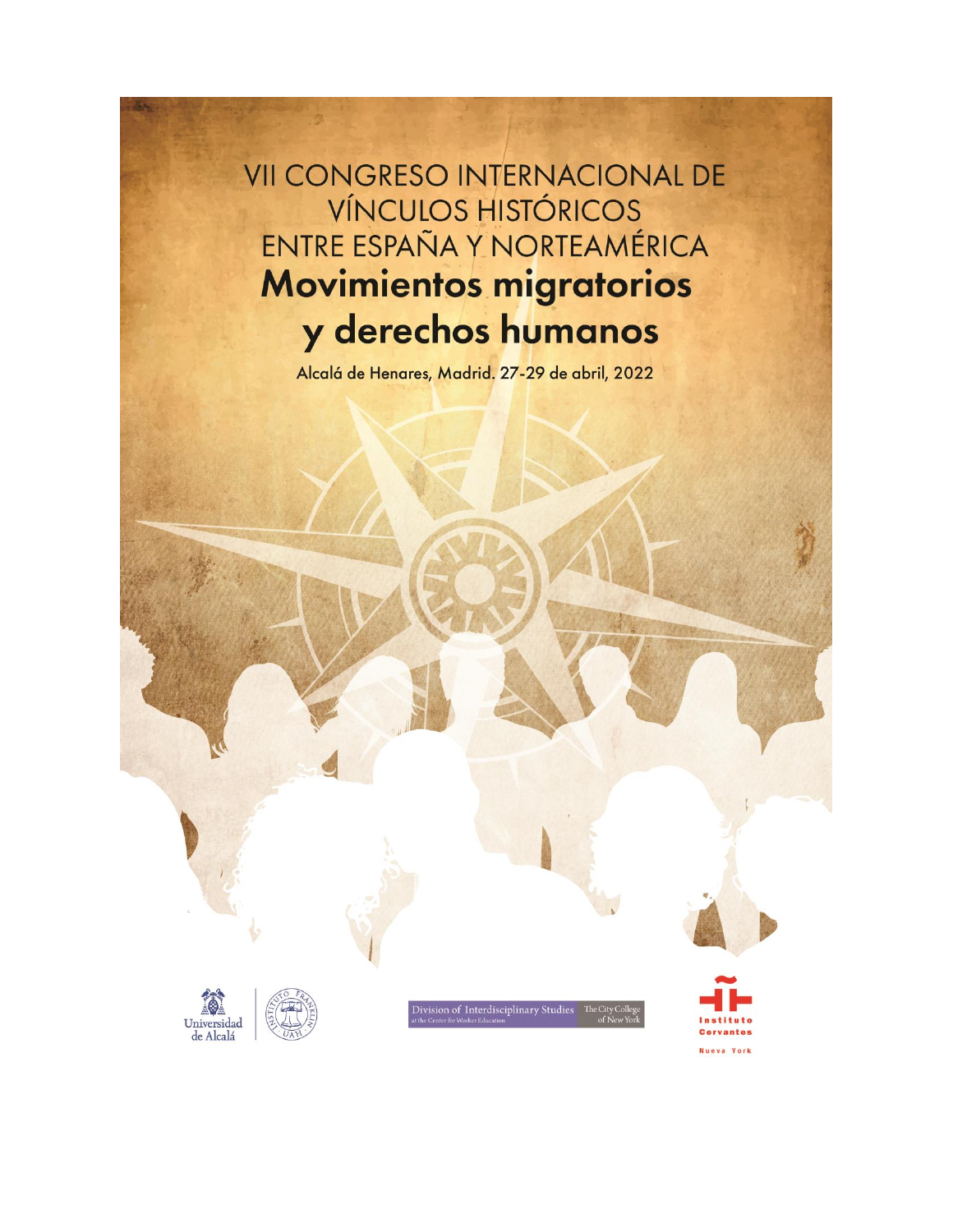



# **7th International Conference on the Historical Links between Spain and the Americas**

**"Migratory movements and human rights"**

Alcalá de Henares, 27<sup>th</sup>-29<sup>th</sup> April, 2022

## *Call for Papers*

In a globalized world, population movements are key to understand the formation, evolution, and present realities of many countries around the world. These migratory movements, that may last a specific time period or a lifetime, condition the political, social, economic, and cultural structures of the countries of origin and destination. The Atlantic corridor has been open since the 15<sup>th</sup> century, and many have initiated and concluded a path–sometimes only one way–between Spain and America. In addition, the geography of the American continent has enabled, over the centuries, the contact and transfer of people from North to South and from South to North, leading to the image of the United States as a country of immigrants. Even if we adopt a historical perspective or if we intend to analyze current times, these migratory movements constitute one of the main challenges to which human rights must respond, by protecting or denouncing the different violations that may happen from the moment someone abandons his or her place of origin to move to another place.

The 7<sup>th</sup> edition of the International Conference on the Historical Links between Spain and the Americas will focus on migratory movements both in the transatlantic and Pan-American spheres, as well as the legal drift caused by the respect or breaking of human rights that these movements have aroused over time. Therefore, the main issues this conference is intended to address are which and how have been and are these population movements among North Atlantic and America frontiers, and whether they have been conditioned by the presence or absence from the protection of human rights.

The **Instituto Franklin of the Universidad de Alcalá**, the **City College of New York's Division of Interdisciplinary Studies**, and the **Instituto Cervantes of New York** join for the seventh time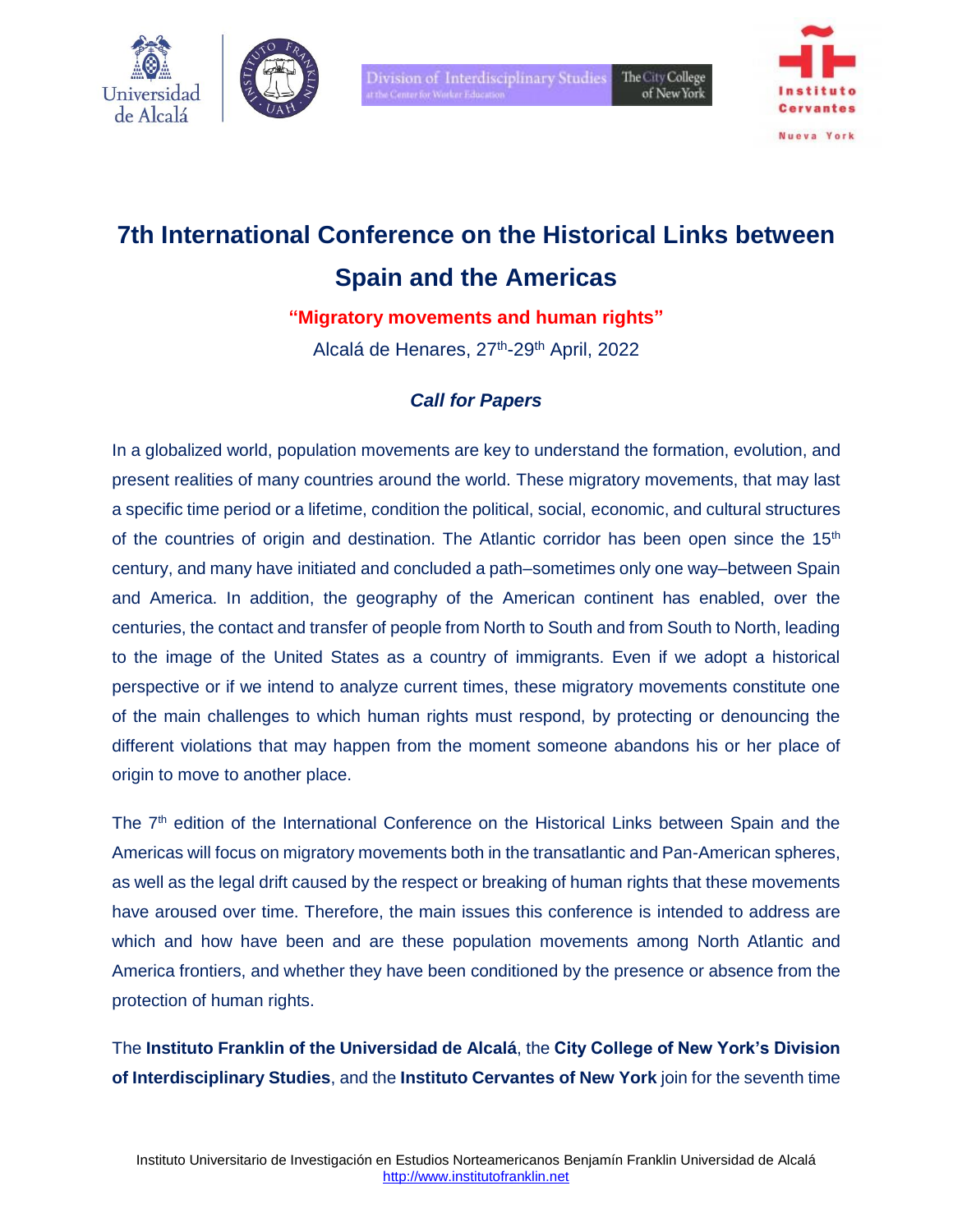



Division of Interdisciplinary Studies The City College of New York



**Nueva** York

in organizing this conference with an emphasis on interdisciplinary approaches to examining the historical links between Spain and the Americas.

The following topics will be prioritized:

- Migrations and migratory movements
- Immigration and human rights
- International relations
- Frontier studies
- Immigration policy and security
- Science and technology: Climate change, advances on COVID-19, 5G technology, among others

**Proposals submission:** All the proposals should include a title and a 250-300 words abstract, as well as a short bio note (100-150 words). The proposals will be submitted through the conference webpage. The proposals can be written either in English or in Spanish language.

**Deadline for proposals submission: December 17th, 2021.** This information may be updated on the conference webpage.

**Presentations:** The presentations will last at maximum 20 minutes. They will be organized in three sessions-pannels. Participants will receive an attendance and participation certificate. Proposals for panels containing three presentations on the same subject are welcome.

**Place:** The conference will be hold at Instituto Franklin-Universidad de Alcalá. (C/ Trinidad 1, Alcalá de Henares, Madrid)

**Organizers:** Instituto Franklin-UAH, Department of Interdisciplinary Arts & Sciences City College/ (City University of New York, Center for Worker Education), and Instituto Cervantes of New York.